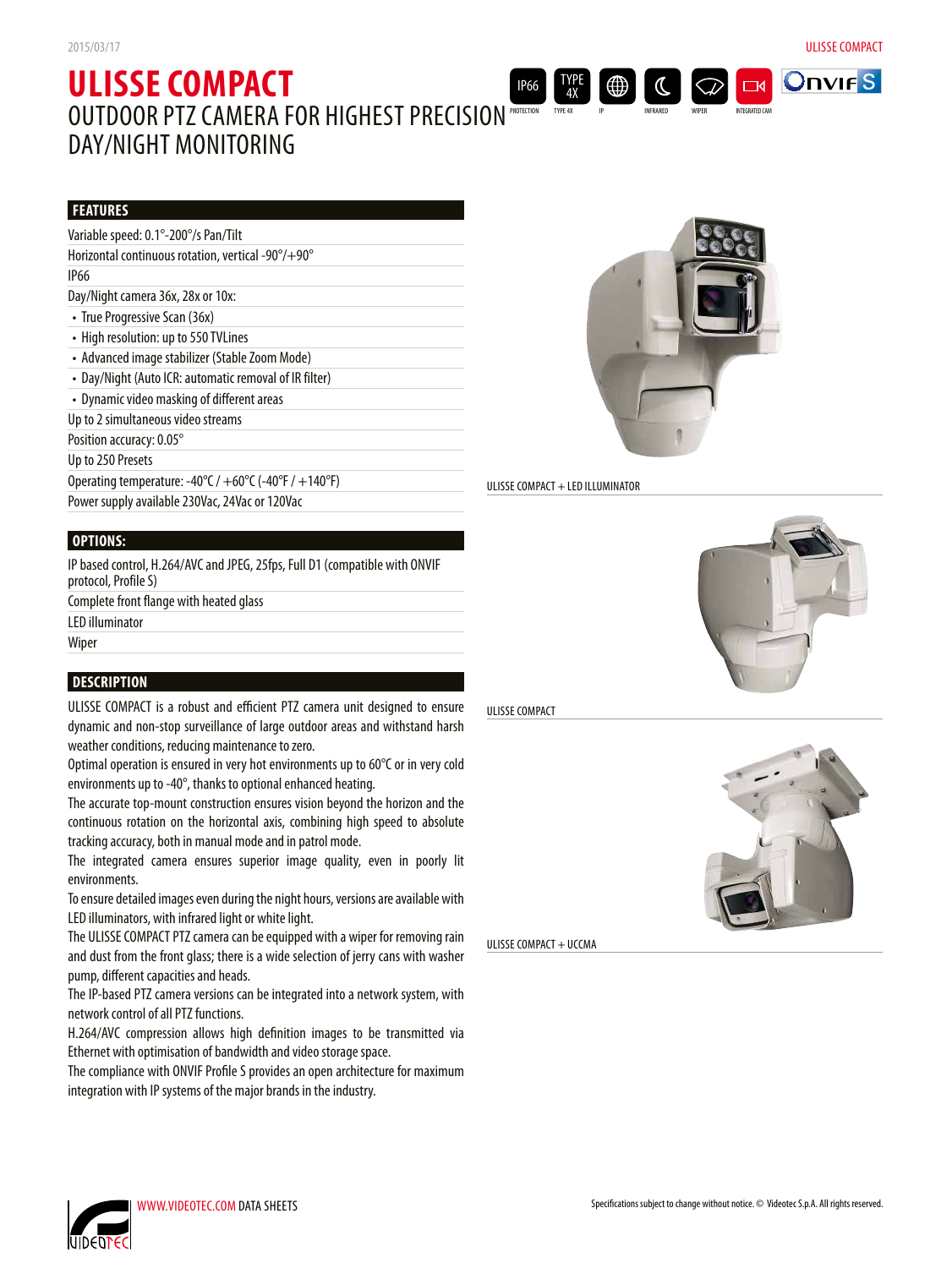#### **ULISSE COMPACT** 2015/03/17

### **TECHNICAL DATA**

#### **GENERAL**

| Constructed from aluminium and tecnopolymer             |  |
|---------------------------------------------------------|--|
| Epoxypolyester powder painting, RAL9002 colour          |  |
| Easy installation thanks to the self-centring connector |  |
| Zero backlash                                           |  |
| Quick configuration and setup                           |  |
| Dynamic positioning control system                      |  |

### **MECHANICAL**

| Cable glands: 2xM16, 2xM12                                      |  |
|-----------------------------------------------------------------|--|
| Horizontal rotation: continuous                                 |  |
| Vertical rotation: From -90 $^{\circ}$ a +90 $^{\circ}$         |  |
| Horizontal speed (variable): From 0.1% a 200%                   |  |
| Tilt speed (variable): From 0.1°/s a 200°/s                     |  |
| Preset accuracy: 0.05°                                          |  |
| Unit weight: 12.5kg (28lb) (13kg / 28.7lb with LED illuminator) |  |

### **ELECTRICAL**

Power supply/Current consumption:

- 230Vac, 0.4A, 50/60Hz
- 24Vac, 4A, 50/60Hz
- 120Vac, 0.8A, 50/60Hz

Power consumption:

- 40W: P&T stopped, heating switched off
- 60W: P&T in motion, heating switched off
- 125W: peak at start-up, heating switched on

Power consumption with illuminator on:

- 55W, P&T stopped, heating switched off
- 75W, P&T in motion, heating switched off
- 140W, peak at start-up, heating switched on

Input cables size: AWG 16-AWG 19

Dimensions of signal cables: AWG 16-AWG 30

Video line: coaxial cable (1Vpp, 75Ohm)

Functions: Autopan, Preset, Patrol, Tour (maximum 3), Autoflip

- Maximum number of presets for protocol
	- AMERICAN DYNAMICS: 95\*
	- ERNITEC: 250
	- PANASONIC: 250
	- PELCO D: 99\*
	- VIDEOTEC MACRO: 250

*\*250, from OSD only (On Screen Display)*

16-characters string for zone and preset titling

- I/O alarm card
	- Alarm inputs: 6
	- Relay outputs: 2 (2A, 30Vac/60Vdc max)

### **LED illuminator**

- 10° or 30° horizontal beam for 36x and 28x camera
- 30° horizontal beam for 10x cameras
- Wavelength: 850nm, 940nm, white light
- Built-in sensor for self-lighting, through external photocell or from control keyboard
- The camera and the light beam are factory aligned
- The pre-installed illuminator does not slow down the P&T's rotation speed

## **COMMUNICATIONS**

#### Configuration through OSD

Half-duplex serial RS485 interface, full-duplex RS422 and daisy-chain architecture Firmware updating from console in remote mode (only VIDEOTEC MACRO and PELCO D protocols)

Up to 1023 units, addressable by means of dip-switches

ULISSE COMPACT, IP based control mode:

• Connection Ethernet port LAN 10/100T

### **PROTOCOLS**

AMERICAN DYNAMICS, ERNITEC, PANASONIC, PELCO D, VIDEOTEC MACRO

*AMERICAN DYNAMICS, ERNITEC, PANASONIC, PELCO are registered trademarks.*

*The product may be interfaced with devices not manufactured by VIDEOTEC. It is possible that the interface protocols have changed or are in a different configuration from earlier tested units by VIDEOTEC. VIDEOTEC recommends a test prior to installation. VIDEOTEC will not be liable for any installation costs or lost revenues in the event a compatibility problem will occur.*

ULISSE COMPACT, IP based control mode:

- Compression H.264/AVC and JPEG
- Two independent video streams
- Image resolution: from Full D1 (720x576 for PAL, 720x480 for NTSC) to 352x240 in 18 steps
- Web Server
- Compatible with ONVIF protocol, Profile S

### **ENVIRONMENT**

Indoor/Outdoor

Operating temperatures (with heater): From -40°C (-40°F) a +60°C (140°F) Wind resistance

• Operational: up to 160km/h

- Stationary: Up to 210km/h
- 

Surge immunity: Up to 2kV (line to line),up to 4kV (line to earth, Class 4)

#### **CERTIFICATIONS**

Electrical safety (CE): EN60950-1, IEC60950-1

| Electromagnetic compatibility (CE): EN610000-6-4, EN50130-4, EN55022 (Class A), FCC<br>Part 15 (Class A) |
|----------------------------------------------------------------------------------------------------------|
| Outdoor installation (CE): EN60950-22, IEC60950-22                                                       |
| Photobiological safety (CE): EN62471                                                                     |
| IP protection degree: EN60529 (IP66)                                                                     |
|                                                                                                          |

UL certification: cULus Listed (TYPE 4X)

### EAC certification

### **ACCESSORIES**

| <b>OUCHWR</b>         | Complete front flange with heated glass for ULISSE COMPACT                                            |
|-----------------------|-------------------------------------------------------------------------------------------------------|
| <b>UPTJBUL</b>        | Junction weatherproof box for cables connexion (according UL<br>norm)                                 |
| WASPTOV5L5M00         | Water tank 5I, pump with delivery up to 5m (16ft), IN 230Vac-<br>24Vac-120Vac                         |
| WASPT0V23L5M00        | Water tank 231, pump with delivery up to 5m (16ft), IN 230Vac-<br>24Vac-120Vac                        |
| WASPT0V23L11M00       | Water tank 231, pump with delivery up to 11m (36ft), IN 230Vac-<br>24Vac-120Vac                       |
| WASPT1V23L30M00       | Water tank 23I, pump with delivery up to 30m (98ft) with water<br>floating, IN 230Vac                 |
|                       | WASPT3V23L30M00 Water tank 23l, pump with delivery up to 30m (98ft) with water<br>floating, IN 120Vac |
| DDACUFTC AND ADADTADC |                                                                                                       |

#### **BRACKETS AND ADAPTORS**

| UPTWBA   | Wall bracket with internal cable channel                                         |
|----------|----------------------------------------------------------------------------------|
| UPTWBTAB | Parapet bracket with internal cable channel                                      |
| UCCMA    | Ceiling bracket for upside down mounting and working of ULISSE<br><b>COMPACT</b> |

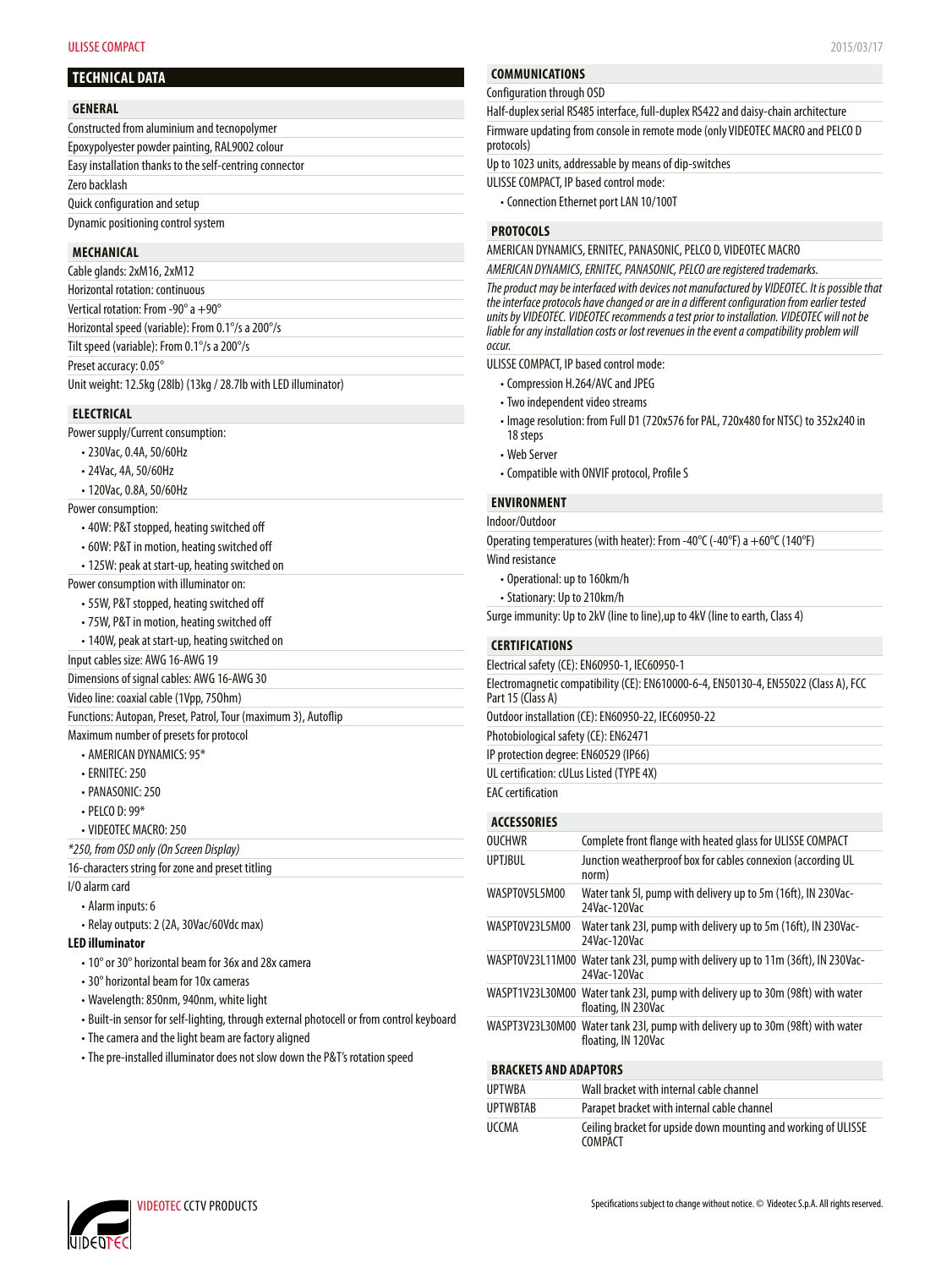| <b>PACKAGE</b> |             |                                         |                      |
|----------------|-------------|-----------------------------------------|----------------------|
| Model Number   | Weiaht      | <b>Dimensions (WxHxL)</b>               | <b>Master carton</b> |
| UC1ASSA000A    | 16kg (35lb) | 66x33x57cm (26x13x22in) -               |                      |
| UC1AV0A000A    |             | 16.5kg (36lb) 66x33x57cm (26x13x22in) - |                      |

| ULISSE COMPACT - CONFIGURATION OPTIONS |             |                                                      |                           |                                                                              |   |                                                               |     |
|----------------------------------------|-------------|------------------------------------------------------|---------------------------|------------------------------------------------------------------------------|---|---------------------------------------------------------------|-----|
|                                        | Voltage     | Day/Night camera                                     |                           | <b>Options</b>                                                               |   | Video output                                                  |     |
| <b>UC</b>                              | 230Vac      | Day/Night camera 36x<br>P<br>optical zoom lens, PAL  | With I/O alarm board<br>V | Without accessories<br>s                                                     | A | Analog control<br>0                                           | 00A |
|                                        | 24Vac<br>2  | Day/Night camera 28x<br>0<br>optical zoom lens, PAL  |                           | W<br>With wiper                                                              |   | IP H.264/AVC control,<br>z<br><b>Protocol ONVIF Profile S</b> |     |
|                                        | 120Vac<br>3 | Day/Night camera 10x<br>optical zoom lens, PAL       |                           | With IR LED illuminator 30°,<br>0<br>850nm                                   |   |                                                               |     |
|                                        |             | Day/Night camera 36x<br>N<br>optical zoom lens, NTSC |                           | With IR LED illuminator 10°,<br>R<br>850nm                                   |   |                                                               |     |
|                                        |             | Day/Night camera 28x<br>M<br>optical zoom lens, NTSC |                           | With wiper and IR LED<br>U<br>illuminator 30°, 850nm                         |   |                                                               |     |
|                                        |             | Day/Night camera 10x<br>K<br>optical zoom lens, NTSC |                           | With wiper and IR LED<br>illuminator 10°, 850nm                              |   |                                                               |     |
|                                        |             |                                                      |                           | With IR LED illuminator 10°,<br>M<br>940nm                                   |   |                                                               |     |
|                                        |             |                                                      |                           | With wiper and IR LED<br>N<br>illuminator IR LED 10°,<br>940nm               |   |                                                               |     |
|                                        |             |                                                      |                           | With wiper and LED<br>illuminator 30°, white light<br>(only with 36x camera) |   |                                                               |     |

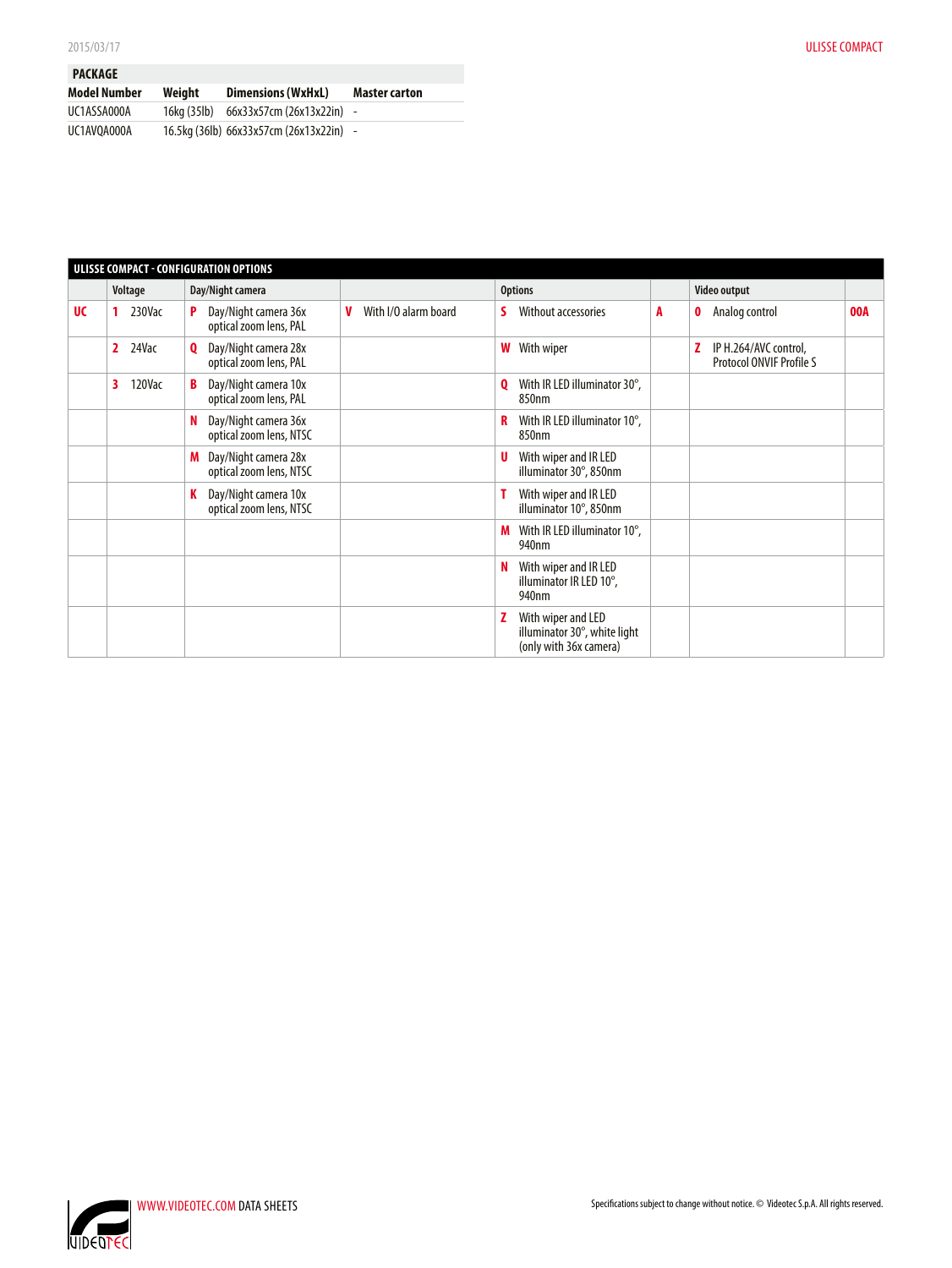#### **ULISSE COMPACT** 2015/03/17

| <b>DAY/NIGHT CAMERA FEATURES</b>                                       |                                                                                    |                                  |                                                                                    |                                         |                                                                                    |                                      |
|------------------------------------------------------------------------|------------------------------------------------------------------------------------|----------------------------------|------------------------------------------------------------------------------------|-----------------------------------------|------------------------------------------------------------------------------------|--------------------------------------|
|                                                                        | Day/Night 36x                                                                      |                                  | Day/Night 28x High sensitivity                                                     |                                         | Day/Night 10x High sensitivity                                                     |                                      |
|                                                                        | PAL                                                                                | <b>NTSC</b>                      | <b>PAL</b>                                                                         | <b>NTSC</b>                             | PAL                                                                                | <b>NTSC</b>                          |
| Optical zoom                                                           | 36x                                                                                |                                  | 28x                                                                                |                                         | 10x                                                                                |                                      |
| Wide Dynamic Range (Fix/Auto)                                          | ✓                                                                                  |                                  | $\overline{a}$                                                                     |                                         |                                                                                    |                                      |
| True progressive SCAN                                                  | ✓                                                                                  |                                  | $\overline{\phantom{0}}$                                                           |                                         |                                                                                    |                                      |
| Digital image stabilisation                                            | ✓                                                                                  |                                  | ✓                                                                                  |                                         |                                                                                    |                                      |
| White balance                                                          | Auto, ATW, Indoor, Outdoor (Fix/Auto),<br>Sodium Vapor Lamp (Fix/Auto)             |                                  | Auto, ATW, Indoor, Outdoor (Fix/Auto),<br>Sodium Vapor Lamp (Fix/Auto)             |                                         | Auto, ATW, Indoor, Outdoor                                                         |                                      |
| High horizontal resolution                                             | Up to 550 TV Lines                                                                 |                                  | Up to 550 TV Lines                                                                 |                                         | Up to 530 TV Lines                                                                 |                                      |
| Day/Night (Auto ICR)                                                   | ✓                                                                                  |                                  | ✓                                                                                  |                                         | ✓                                                                                  |                                      |
| <b>Image Sensor</b>                                                    | 1/4" EXView HAD CCD                                                                |                                  | 1/4" Super HAD CCD II                                                              |                                         | 1/3" Super HAD CCD II                                                              |                                      |
| Number of effective Pixels                                             | $\sim$ 440000 pixel                                                                | $\sim$ 380000 pixel              | $\sim$ 440000 pixel                                                                | $\sim$ 380000 pixel                     | $\sim$ 440000 pixel                                                                | $\sim$ 380000 pixel                  |
| Min. Color illumination (IR-Cut Filter $=$ OFF)                        | 1.4Lux / 1/50s<br>$0.1$ Lux / $1/3s$                                               | 1.4Lux / 1/60s<br>0.1 Lux / 1/4s | $0.25$ Lux / $1/50s$<br>$0.16$ Lux / $1/3s$                                        | $0.25$ Lux / $1/60s$<br>0.16 Lux / 1/4s | 0.25 Lux / 1/50s<br>0.015 Lux / 1/3s                                               | 0.25 lux / 1/60s<br>0.015 Lux / 1/4s |
| Min. B/W illumination                                                  | $0.01$ Lux / $1/3s$                                                                | $0.01$ Lux / $1/4s$              | 0.0015 Lux / 1/3s                                                                  | 0.0015 Lux / 1/4s                       | 0.0004 Lux / 1/3s                                                                  | 0.0004 Lux / 1/4s                    |
| "Shutter Time" automatic increase to<br>improve the night surveillance | ✓                                                                                  |                                  | ✓                                                                                  |                                         | ✓                                                                                  |                                      |
| S/N ratio                                                              | Greater than 50dB                                                                  |                                  | Greater than 50dB                                                                  |                                         | Greater than 50dB                                                                  |                                      |
| AE control                                                             | Automatic, Shutter priority, Diaphragm<br>priority, Brightness priority and Manual |                                  | Automatic, Shutter priority, Diaphragm<br>priority, Brightness priority and Manual |                                         | Automatic, Shutter priority, Diaphragm<br>priority, Brightness priority and Manual |                                      |
| <b>Back light compensation</b>                                         | On/Off                                                                             |                                  | On/Off                                                                             |                                         | On/Off                                                                             |                                      |
| Spherical masking (3D) of Privacy zones with automatic upgrade         | ✓                                                                                  |                                  | ✓                                                                                  |                                         | ✓                                                                                  |                                      |
| Privacy Zone Masking                                                   | On/Off (24 positions)                                                              |                                  | On/Off (24 positions)                                                              |                                         | On/Off (24 positions)                                                              |                                      |
| Maximum number of masking blocks to be displayed                       | 8                                                                                  |                                  | 8                                                                                  |                                         | 8                                                                                  |                                      |
| Resolution of masking blocks                                           | 160x120 HxV                                                                        |                                  | 160x120 HxV                                                                        |                                         | 160x120 HxV                                                                        |                                      |
| Masking                                                                | Up to 15 different masking types:<br>14 colour types or mosaic                     |                                  | Up to 15 different masking types:<br>14 colour types or mosaic                     |                                         | Up to 15 different masking types:<br>14 colour types or mosaic                     |                                      |
| Focusing system                                                        | Auto (Sensitivity: Normal, Low),<br>Trigger PTZ, Manual                            |                                  | Auto (Sensitivity: Normal, Low),<br>Trigger PTZ, Manual                            |                                         | Auto (Sensitivity: Normal, Low),<br>Trigger PTZ, Manual                            |                                      |
| "Smart" lens control                                                   | <b>Automatic Lens Reset</b>                                                        |                                  | <b>Automatic Lens Reset</b>                                                        |                                         | <b>Automatic Lens Reset</b>                                                        |                                      |
| High Zoom and Wide Horizontal Field of View Capability                 | ✓                                                                                  |                                  | ✓                                                                                  |                                         |                                                                                    |                                      |
| Optical zoom                                                           | 36x, f=3.4 (wide) to 122.4mm<br>(tele) / F1.6 to F4.5                              |                                  | 28x, f=3.5 (wide) to 98mm<br>(tele) / F1.35 to F3.7                                |                                         | 10x, f=5.1 (wide) to 51mm<br>(tele) / F1.8 to F2.1                                 |                                      |
| Digital Zoom                                                           | 12x (432x with optical zoom)                                                       |                                  | 12x (336x with optical zoom)                                                       |                                         | 12x (120x with optical zoom)                                                       |                                      |
| Angle of view (A)                                                      | 57.8 degrees (wide) to 1.7 degrees (tele)                                          |                                  | 55.8 degrees (wide) to 2.1 degrees (tele)                                          |                                         | 52 degrees (wide) to 5.4 degrees (tele)                                            |                                      |
| Minimum object distance                                                | 320mm (12.6in) (wide) to<br>1500mm (59.1in) (tele)                                 |                                  | $10mm(0.4in)$ (wide) to<br>1500mm (59.1in) (tele)                                  |                                         | 150mm (5.9in) (wide) to<br>800mm (31.5in) (tele)                                   |                                      |
| Electronic Iris Speed                                                  | $1/1 \div 1/10000s$                                                                |                                  | $1/1 \div 1/10000s$                                                                |                                         | $1/1 \div 1/10000s$                                                                |                                      |

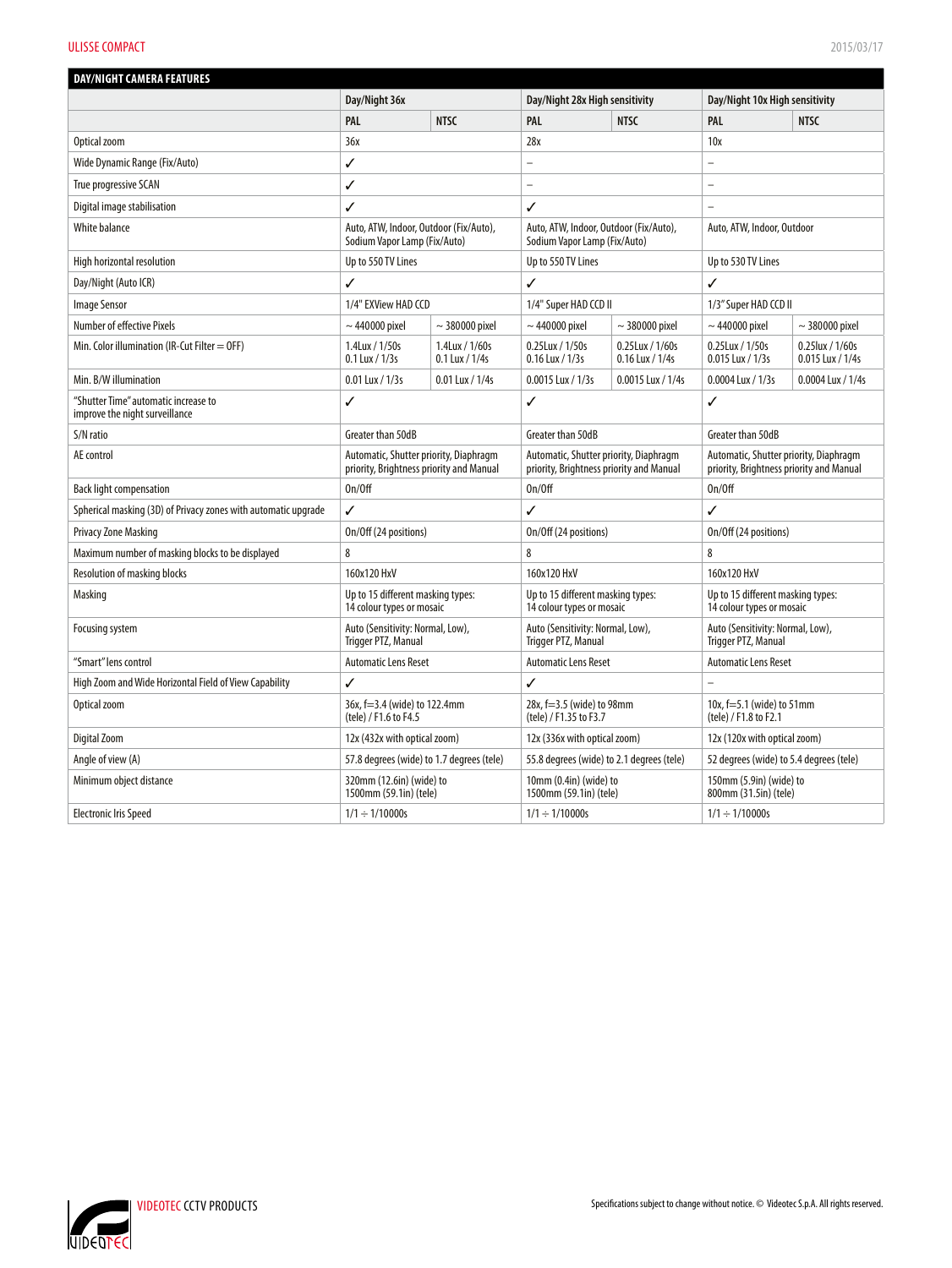# **TECHNICAL DRAWINGS**

*Sizes in millimeters.*







ULISSE COMPACT







ULISSE COMPACT WITH LED ILLUMINATOR